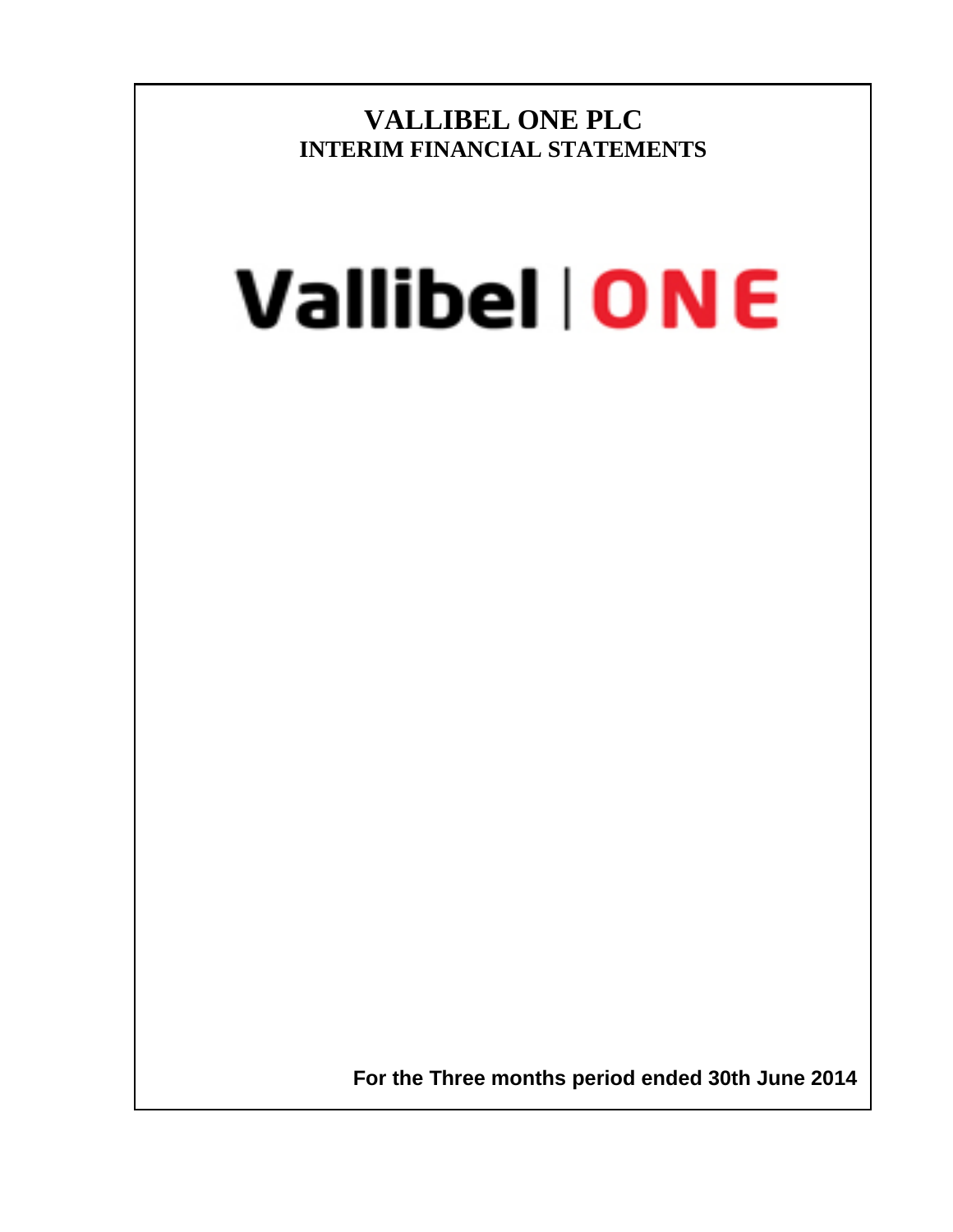|                                                            | <b>Company</b>               |                              | Group                        |                              |  |
|------------------------------------------------------------|------------------------------|------------------------------|------------------------------|------------------------------|--|
| As at                                                      | 30.06.2014<br><b>Rs.'000</b> | 31.03.2014<br><b>Rs.'000</b> | 30.06.2014<br><b>Rs.'000</b> | 31.03.2014<br><b>Rs.'000</b> |  |
| <b>ASSETS</b>                                              |                              |                              |                              |                              |  |
| <b>Cash and Bank</b>                                       | 7,381                        | 33,413                       | 4,338,226                    | 3,132,574                    |  |
| <b>Fair Value Through P&amp;L - Financial Assets</b>       | 283,966                      | 274,816                      | 309,675                      | 447,323                      |  |
| <b>Short Term Investments</b>                              | 1,303,983                    | 1,140,537                    | 553,983                      | 390,537                      |  |
| Loans and Receivable                                       | 375,000                      | 375,000                      | 20,502,294                   | 19,268,238                   |  |
| Lease Rentals receivables and Stock out on hire            |                              |                              | 30,643,047                   | 30,290,732                   |  |
| <b>Available for Sales - Financial Assets</b>              | 857,652                      | 803,932                      | 2,364,620                    | 2,467,261                    |  |
| <b>Other Financial Assets</b>                              |                              |                              | 3,015,048                    | 5,147,560                    |  |
| <b>Trade and Other Receivables</b>                         | 434,206                      | 88,458                       | 5,071,221                    | 6,726,047                    |  |
| Other Non Financial Assets                                 |                              |                              | 1,410,766                    | 1,648,365                    |  |
| Investments in Subsidiaries                                | 17,118,514                   | 17, 118, 514                 |                              |                              |  |
| Investment in Associate                                    | 7,304,772                    | 7,304,772                    | 8,311,515                    | 8,368,840                    |  |
| <b>Amounts Due From Related Parties</b>                    | 126,659                      | 123,846                      |                              |                              |  |
| Deferred Tax Assets                                        |                              |                              | 501,203                      | 524,126                      |  |
| Income Tax Recoverable                                     | 11,409                       | 6,102                        | 108,430                      | 47,239                       |  |
| Inventories                                                |                              |                              | 8,874,216                    | 9,796,078                    |  |
| Intangible Assets                                          |                              |                              | 13,169,027                   | 13,192,337                   |  |
| Property, Plant and Equipment                              | 34,241                       | 35,274                       | 21,506,636                   | 23,309,853                   |  |
| Investment property                                        |                              |                              | 240,094                      | 240,094                      |  |
| Leasehold rights Over Mining Lands                         |                              |                              |                              | 1,227                        |  |
| Assets Classified as held for sale                         |                              |                              | 5,532,564                    |                              |  |
|                                                            |                              |                              |                              |                              |  |
| <b>Total Assets</b>                                        | 27,857,783                   | 27,304,665                   | 126,452,566                  | 124,998,431                  |  |
| <b>LIABILITIES</b>                                         |                              |                              |                              |                              |  |
| Due to Banks                                               | 8,918                        | 4,483                        | 5,156,983                    | 6,776,384                    |  |
| Due to Customers                                           |                              |                              | 46, 391, 147                 | 45,332,658                   |  |
| <b>Interest Bearing Loans and Borrowings</b>               |                              |                              | 17,881,150                   | 20,091,277                   |  |
| <b>Trade and Other Payables</b>                            | 4,499                        | 840                          | 4,312,062                    | 4,942,929                    |  |
| <b>Other Non Financial Liabilities</b>                     |                              |                              | 1,119,721                    | 1,130,209                    |  |
| <b>Amounts Due To Related Parties</b>                      |                              |                              |                              | 91,602                       |  |
| Dividend Payable                                           | 1,776                        | 3,659                        | 215,340                      | 50,121                       |  |
| <b>Employee Benefit Liabilities</b>                        | 12,471                       | 1,776                        | 1,017,856                    | 1,115,519                    |  |
| <b>Income Tax Liabilities</b>                              |                              |                              | 314,418                      | 148,147                      |  |
| Deferred Tax Liabilities                                   | 3,602                        | 3,602                        | 615,556                      | 608,386                      |  |
| Capital Grants                                             |                              |                              | 121,594                      | 118,411                      |  |
| Liabilities directly associated with the assets classified |                              |                              |                              |                              |  |
| as held for sale                                           |                              |                              | 4,255,962                    |                              |  |
|                                                            |                              |                              |                              |                              |  |
| <b>Total Liabilities</b>                                   | 31,266                       | 14,359                       | 81,401,790                   | 80,405,643                   |  |
| <b>Shareholders' Funds</b>                                 |                              |                              |                              |                              |  |
| <b>Equity Attributable to Equity Holders of the Parent</b> |                              |                              |                              |                              |  |
| <b>Stated Capital</b>                                      | 27,163,984                   | 27,163,984                   | 27,163,984                   | 27,163,984                   |  |
| Reserves                                                   | 662,533                      | 126,322                      | 5,670,560                    | 5,328,082                    |  |
| Reserves of the disposal group clasified as held for sale  |                              |                              | 119,941                      |                              |  |
|                                                            | 27,826,517                   | 27,290,306                   | 32,954,484                   | 32,492,066                   |  |
| <b>Non Controlling Interest</b>                            |                              |                              | 12,096,291                   | 12,100,721                   |  |
| <b>Total Equity</b>                                        | 27,826,517                   | 27,290,306                   | 45,050,776                   | 44,592,787                   |  |
| <b>Total Equity and Liabilities</b>                        | 27,857,783                   | 27,304,665                   | 126,452,566                  | 124,998,431                  |  |
|                                                            |                              |                              |                              |                              |  |
| <b>Net Asset Per Share (Rs.)</b>                           | 25.61                        | 25.12                        | 30.33                        | 29.90                        |  |

| These Financial Statements are in Compliance with the requirements of Companies Act No. 07 of 2007.                                                |                  |
|----------------------------------------------------------------------------------------------------------------------------------------------------|------------------|
| Sgd.<br><b>Chief Financial Officer</b>                                                                                                             |                  |
| The Board of Directors is responsible for the preparation and presentation of these Financial Statements signed for and on behalf of the board by. |                  |
| Sgd.<br>Director<br>$14$ -Aug-14                                                                                                                   | Sgd.<br>Director |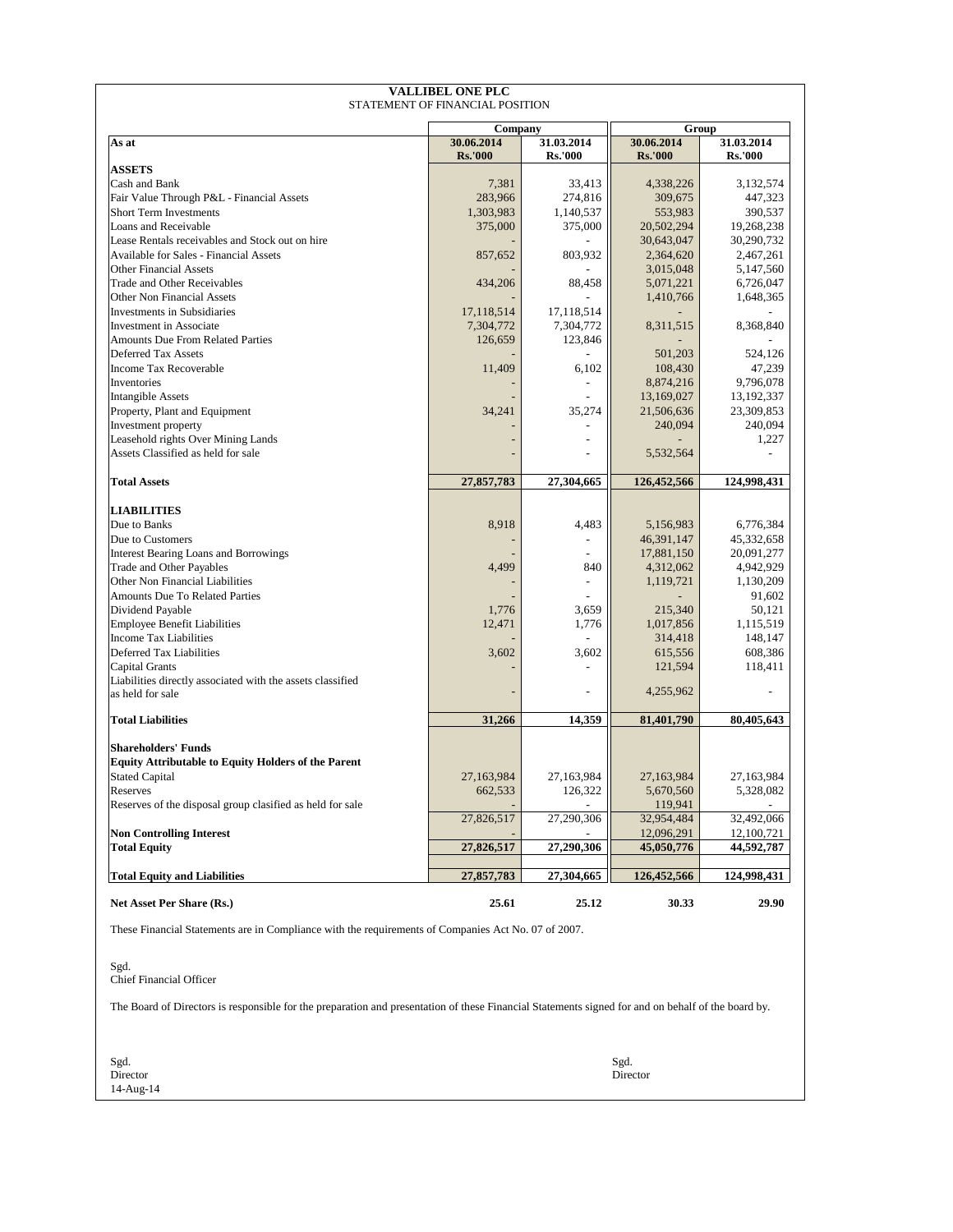|                                                                                                                            |                   | <b>Company</b>      |                 |                       | Group                 |                 |
|----------------------------------------------------------------------------------------------------------------------------|-------------------|---------------------|-----------------|-----------------------|-----------------------|-----------------|
| For the Period ended 30 June                                                                                               | Quarter<br>2014   | 2013                | <b>Variance</b> | Quarter<br>2014       | 2013                  | <b>Variance</b> |
|                                                                                                                            | <b>Rs.'000</b>    | <b>Rs.'000</b>      | $\frac{6}{6}$   | <b>Rs.'000</b>        | <b>Rs.'000</b>        | $\frac{6}{6}$   |
| Revenue                                                                                                                    |                   | ۰.                  |                 | 9,455,569             | 9,328,869             |                 |
| <b>Cost of Sales</b>                                                                                                       |                   | ۰.                  |                 | (5,858,930)           | (6,923,270)           | 15              |
| <b>Gross Profit</b>                                                                                                        | $\blacksquare$    | $\blacksquare$      |                 | 3,596,640             | 2,405,600             | 50              |
| Dividend income                                                                                                            | 460,636           | 133,419             | 245             | 14,756                | 1,188                 | 100             |
| Other operating income                                                                                                     |                   | $\blacksquare$      |                 | 86,182                | 182,147               | (53)            |
| <b>Administrative Expenses</b>                                                                                             | (22, 343)         | (17, 479)           | (28)            | (928, 214)            | (760, 689)            | (22)            |
| <b>Distribution Expenses</b>                                                                                               | $\qquad \qquad =$ | $\blacksquare$      |                 | (688,520)             | (492,014)             | (40)            |
| <b>Other Operating Expenses</b>                                                                                            |                   | $\blacksquare$      |                 | (667, 649)            | (745, 228)            | 10              |
| Gain / (loss) on Gold auction                                                                                              |                   | $\blacksquare$      |                 | (131,774)             | (72, 349)             | (82)            |
| <b>Results from Operating activities</b>                                                                                   | 438,293           | 115,940             | 278             | 1,281,420             | 518,655               | 147             |
| <b>Finance Cost</b><br><b>Finance Income</b>                                                                               | (1,079)<br>63,221 | (6, 633)<br>109,592 | 84<br>(42)      | (293, 342)<br>59,439  | (489, 246)<br>101,360 | 40<br>(41)      |
| <b>Net Finance cost</b>                                                                                                    | 62,142            | 102,958             | (40)            | (233,903)             | (387, 885)            | 40              |
| Share of results of equity accounted Investees                                                                             |                   | ۰.                  |                 | 221,391               | 109,618               | 102             |
| <b>Profit Before Value Added Tax</b>                                                                                       | 500,435           | 218,898             | 129             | 1,268,908             | 240,388               | 428             |
| Value Added Tax on Financial Services                                                                                      | Ξ.                | $\blacksquare$      |                 | (59, 595)             | (25,064)              | (138)           |
| <b>Profit Before Tax</b>                                                                                                   | 500,435           | 218,898             | 129             | 1,209,314             | 215,324               | 462             |
| <b>Income Tax Expense</b>                                                                                                  | (11,909)          | (19,558)            | 39              | (324, 851)            | (127,256)             | (155)           |
| <b>Profit for the Period from Continuing Operation</b>                                                                     | 488,526           | 199,340             | 145             | 884,463               | 88,067                | 904             |
| <b>Discontinued Operation</b><br>Profit after tax for the period from Discontinued Operations<br>Net Profit for the period | 488,526           | 199,340             | 145             | (108, 687)<br>775,775 | 88,067                | (100)<br>781    |
| <b>Attributable to:</b><br>Equity holders of the Parent<br>Non - Controlling Interests                                     | 488,526           | 199,340             | 145             | 493,448<br>282,328    | 158,694<br>(70,627)   | 211<br>(500)    |
|                                                                                                                            | 488,526           | 199,340             | 145             | 775,775               | 88,067                | 781             |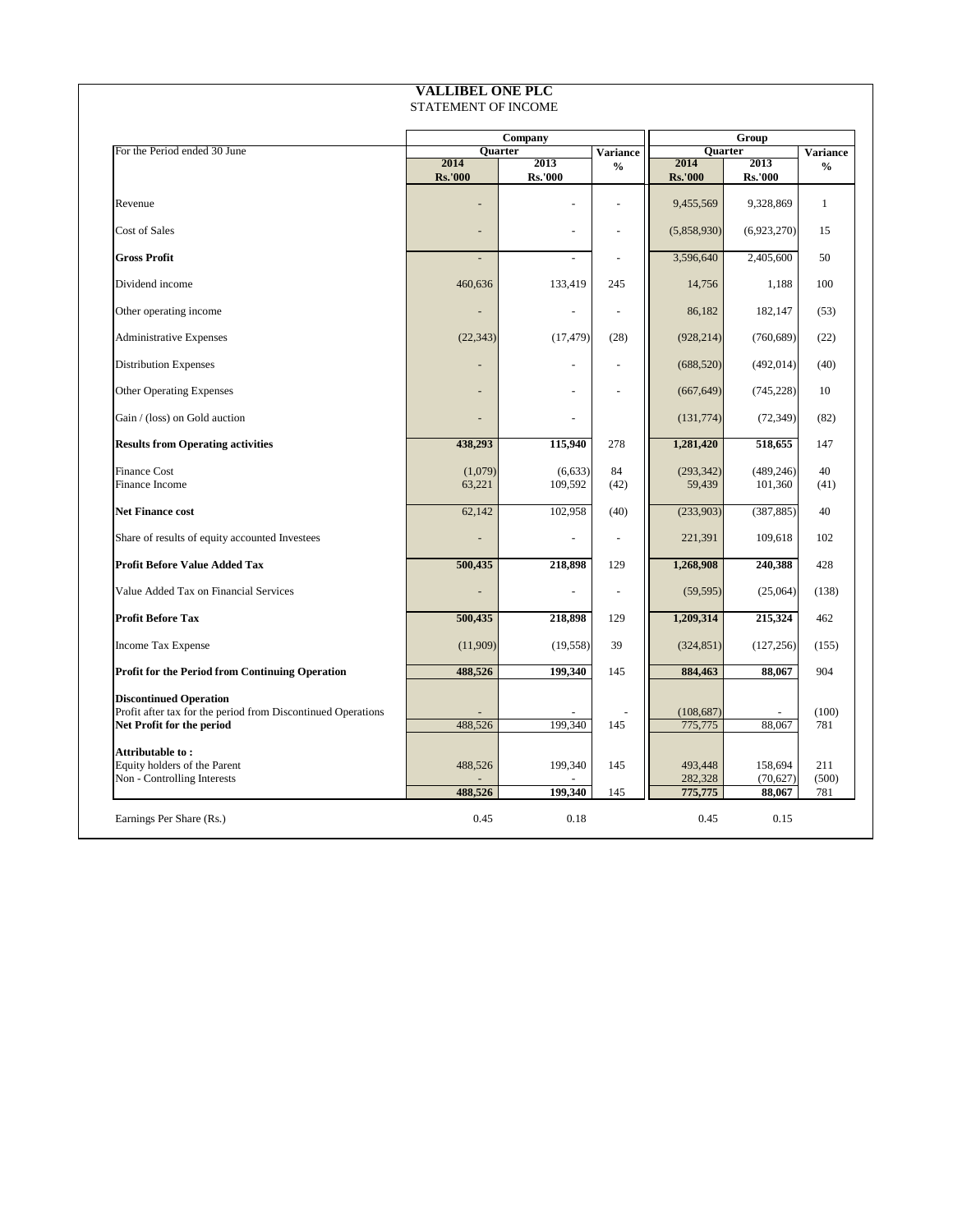| STATEMENT OF COMREHENSIVE INCOME                                                                           |                        |                          |                 |                        |                        |                 |  |  |  |
|------------------------------------------------------------------------------------------------------------|------------------------|--------------------------|-----------------|------------------------|------------------------|-----------------|--|--|--|
|                                                                                                            |                        | <b>Company</b>           |                 |                        | Group                  |                 |  |  |  |
| For the period ended 30 June                                                                               | Quarter                |                          | <b>Variance</b> | Quarter                |                        | <b>Variance</b> |  |  |  |
| <b>Other Comprehensive Income</b>                                                                          | 2014<br><b>Rs.'000</b> | 2013<br><b>Rs.'000</b>   | $\frac{6}{6}$   | 2014<br><b>Rs.'000</b> | 2013<br><b>Rs.'000</b> | $\frac{6}{6}$   |  |  |  |
| <b>Net Profit for the Period</b>                                                                           | 488,526                | 199,340                  | 145             | 775,775                | 88,067                 | 781             |  |  |  |
| Share of other comprehensive income of equity accounted<br>investees<br>Income tax effect                  |                        | $\overline{\phantom{a}}$ |                 | (86, 237)<br>770       | 51,712                 | 267             |  |  |  |
| Net Gain/(Loss) on Available for sale Financial Assets<br>Income tax effect                                | 47,685                 | 33,632                   | (42)            | 76,898<br>(8,379)      | 53,598<br>(5,442)      | (43)<br>(54)    |  |  |  |
| <b>Actuarial Loss on Defined Benefit Plans</b>                                                             |                        | $\blacksquare$           |                 | 3,750                  | $\blacksquare$         | (100)           |  |  |  |
| Exchange difference on translation of foreign operations                                                   |                        | $\blacksquare$           |                 | (12,661)               | 37,113                 | 134             |  |  |  |
| Other Comprehensive Income for the period, net of tax                                                      | 47,685                 | 33,632                   | (42)            | (25, 859)              | 136,981                | 119             |  |  |  |
| Total Comprehensive Income for the period, net of tax                                                      | 536,211                | 232,972                  | 130             | 749,916                | 225,048                | 233             |  |  |  |
| Total Comprehensive income attributable to:<br>Equity holders of the Parent<br>Non - Controlling Interests | 536,211                | 232,972                  | 130             | 490,412<br>259,504     | 272,179<br>(47, 131)   | 80<br>(651)     |  |  |  |
|                                                                                                            | 536,211                | 232,972                  | 130             | 749,916                | 225,048                | 233             |  |  |  |

# **VALLIBEL ONE PLC**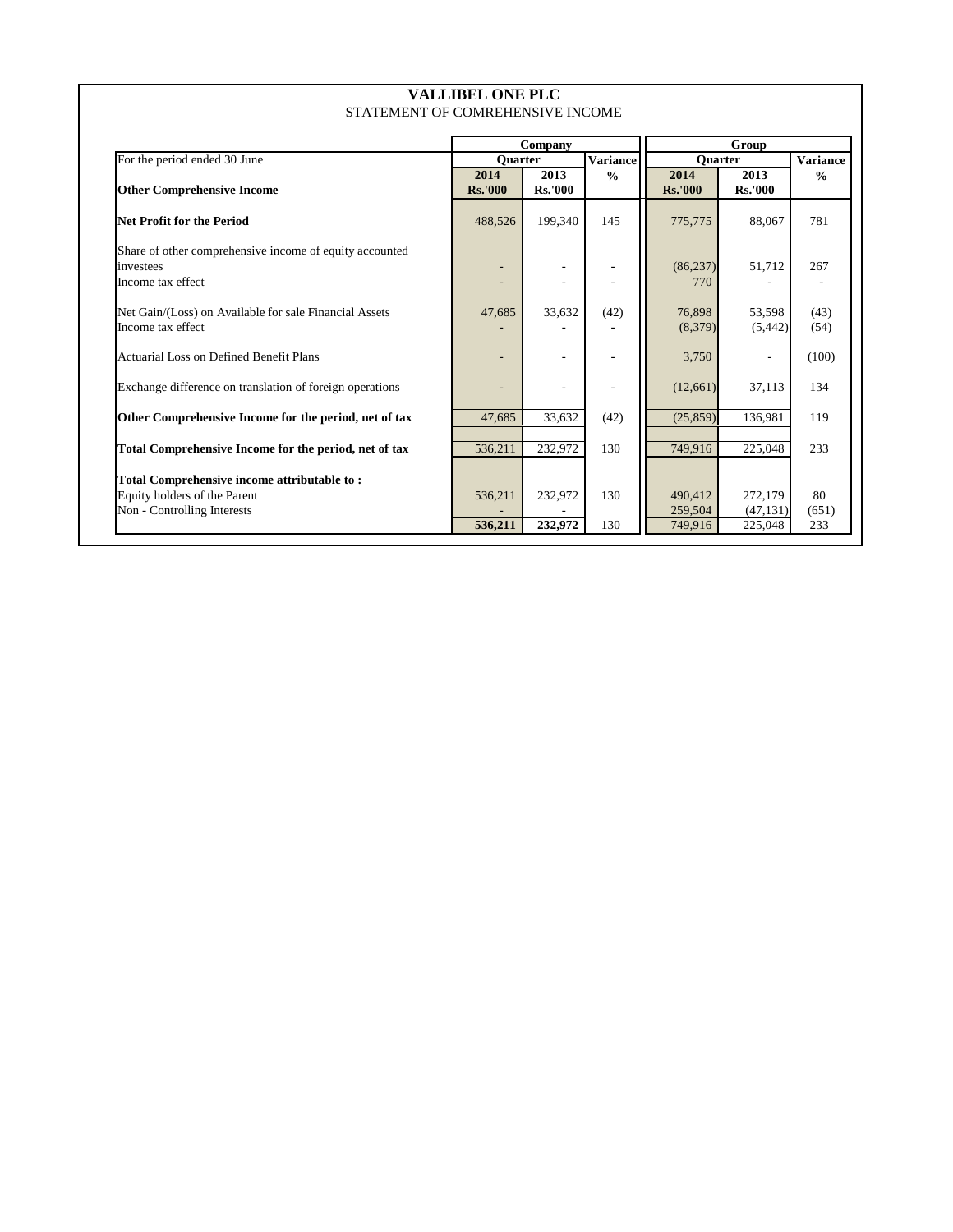| For the period ended 30 June      | <b>Stated Capital</b><br><b>Rs.'000</b> | <b>Available for Sale</b><br><b>Reserve</b><br><b>Rs.'000</b> | <b>Retained</b><br><b>Earnings/ (Losses)</b><br><b>Rs.'000</b> | <b>Total</b><br><b>Rs.'000</b> |
|-----------------------------------|-----------------------------------------|---------------------------------------------------------------|----------------------------------------------------------------|--------------------------------|
| Balance as at 01 April 2013       | 27,163,984                              | (202, 472)                                                    | 682,460                                                        | 27,643,972                     |
| Profit for the period             | $\overline{\phantom{0}}$                |                                                               | 199,340                                                        | 199,340                        |
| Other Comprehensive Income        | $\overline{\phantom{a}}$                | 33,632                                                        | $\overline{\phantom{a}}$                                       | 33,632                         |
| <b>Balance as at 30 June 2013</b> | 27,163,984                              | (168, 840)                                                    | 881,800                                                        | 27,876,944                     |
| Balance as at 01 April 2014       | 27,163,984                              | (255, 623)                                                    | 381,945                                                        | 27,290,306                     |
| Profit for the period             | $\overline{\phantom{0}}$                |                                                               | 488,526                                                        | 488,526                        |
| Other Comprehensive Income        | $\overline{\phantom{0}}$                | 47,685                                                        | $\overline{\phantom{0}}$                                       | 47,685                         |
| <b>Balance as at 30 June 2014</b> | 27,163,984                              | (207, 938)                                                    | 870,471                                                        | 27,826,517                     |

# **VALLIBEL ONE PLC** STATEMENT OF CHANGES IN EQUITY- COMPANY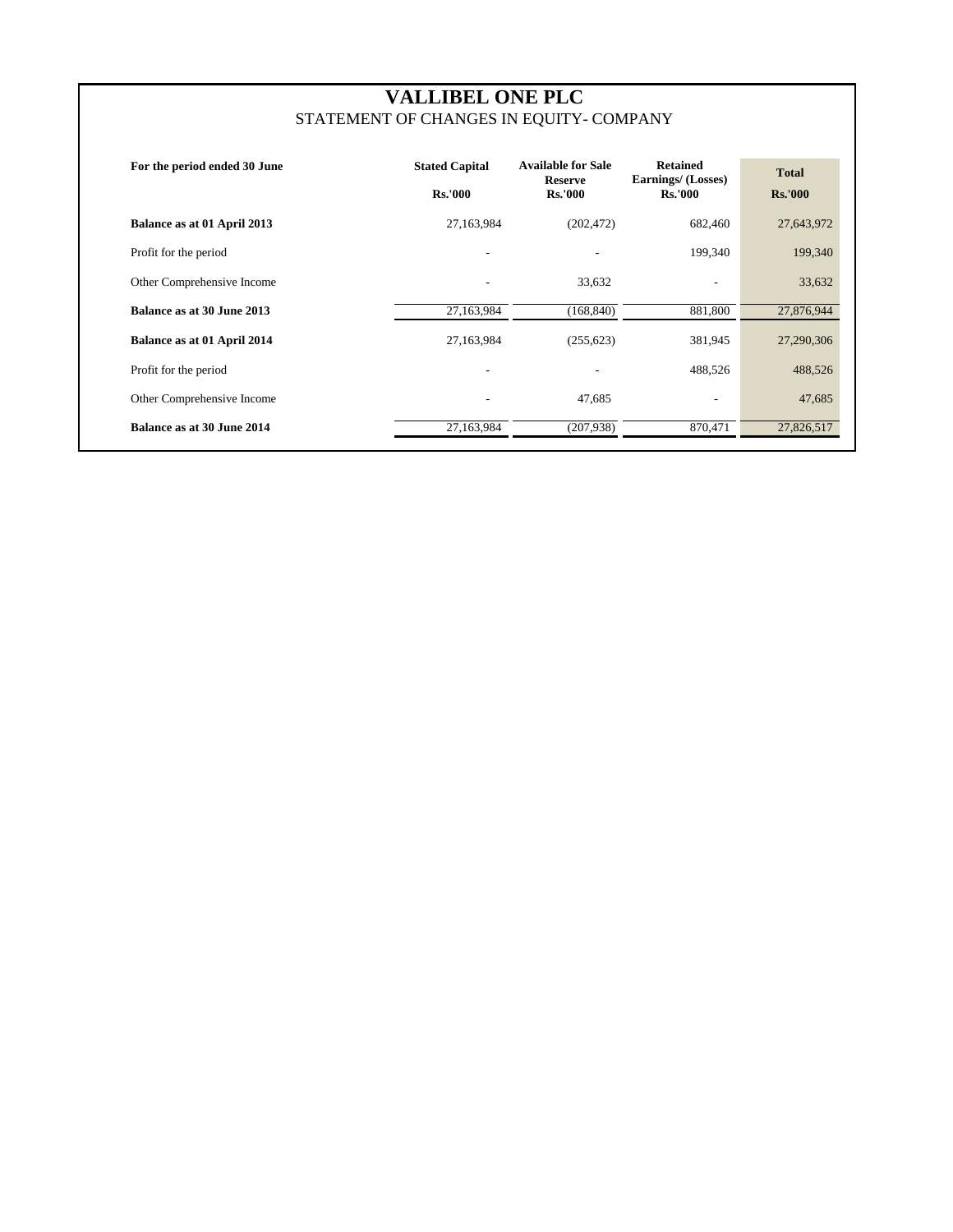| VALLIDEL UNE FLU<br>STATEMENT OF CHANGES IN EQUITY- GROUP                                                                                                          |                   |                  |                          |                          |                                            |                                  |                    |                        |                  |                             |                  |                                    |                           |                        |                       |
|--------------------------------------------------------------------------------------------------------------------------------------------------------------------|-------------------|------------------|--------------------------|--------------------------|--------------------------------------------|----------------------------------|--------------------|------------------------|------------------|-----------------------------|------------------|------------------------------------|---------------------------|------------------------|-----------------------|
| For the period ended 30th June Rs.'000                                                                                                                             | <b>Stated</b>     | <b>Treasury</b>  |                          | <b>Capital Reserves</b>  |                                            | <b>Other Component of Equity</b> |                    | <b>Revenue Reserve</b> |                  | Hedge                       | <b>Actuarial</b> | Discontinued                       | <b>Shareholder's Fund</b> | <b>Non Controlling</b> | <b>Total</b>          |
|                                                                                                                                                                    | Capital           | <b>Shares</b>    | <b>Reserve</b>           | Investment               | <b>Available for Sale Foreign Currency</b> |                                  | <b>Revaluation</b> | <b>General Reserve</b> | <b>Retained</b>  | <b>Reserve</b>              | Gain/(Loss)      | <b>Operations</b>                  |                           | <b>Interest</b>        | Equity                |
|                                                                                                                                                                    |                   |                  | Fund                     | <b>Fund Reserve</b>      | <b>Reserve</b>                             | <b>Translation Reserve</b>       | <b>Reserve</b>     |                        | <b>Earnings</b>  |                             | <b>Reserve</b>   |                                    |                           |                        |                       |
| <b>Balance as at 01st April 2013</b>                                                                                                                               | Rs.<br>27,163,984 | Rs.<br>(66, 372) | Rs.<br>455,904           | Rs.<br>263,175           | Rs.<br>(832,781)                           | Rs.<br>155,398                   | Rs.<br>81,962      | 50,179                 | Rs.<br>3,371,929 | Rs.<br>4,971                | Rs.<br>14,349    | Rs.<br>$\sim$                      | Rs.<br>30,662,699         | Rs.<br>5,684,101       | Rs.<br>36,346,800     |
| Profit for the period                                                                                                                                              | $\sim$            |                  |                          | $\sim$                   |                                            | $\sim$                           |                    |                        | 158,694          | $\sim$                      |                  |                                    | 158,694                   | (70,627)               | 88,067                |
| <b>Other Comprehensive Income</b><br>Share of other comprehensive income of equity accounted investees<br>Exchange difference on translation of foreign operations |                   |                  |                          | $\sim$<br>$\sim$         | 101,177<br>$\sim$ $ \sim$                  | $\sim$<br>18,556                 |                    |                        |                  | (12, 411)<br>$\overline{a}$ | (37, 055)        | $\sim$<br>$\overline{\phantom{0}}$ | 51,712<br>18,556          | $\sim$ $-$<br>18,556   | 51,712<br>37,113      |
| Net Gain/(Loss) on Available for sale                                                                                                                              | $\sim$ $-$        | $\sim$ $-$       | $\overline{\phantom{0}}$ | $\sim$                   | 43,217                                     | $\sim$ $ \sim$ $-$               | $\sim$ $-$         |                        |                  | $\sim$                      |                  | $\sim$                             | 43,217                    | 4,939                  | 48,156                |
| <b>Total other Comprehensive Income</b>                                                                                                                            | $\sim$            |                  |                          | $\sim$                   | 144,394                                    | 18,556                           | $\overline{a}$     |                        | $\sim$           | (12, 411)                   | (37, 055)        | $\sim$ 10 $\pm$                    | 113,485                   | 23,496                 | 136,981               |
| Disposal of Subsidiary                                                                                                                                             |                   |                  |                          | $\overline{\phantom{a}}$ |                                            |                                  |                    |                        |                  |                             |                  |                                    |                           | 5,152,540              | 5,152,540             |
| Adjustment due to Change in Holding                                                                                                                                |                   |                  |                          | $\overline{\phantom{0}}$ |                                            |                                  |                    |                        | 45,251           |                             |                  | $\overline{\phantom{0}}$           | 45,251                    | (224, 266)             | (179, 015)            |
| Transfers                                                                                                                                                          | $\sim$            | $\sim$           | 45,603                   | 73,264                   |                                            |                                  |                    |                        | (118, 868)       | $\overline{a}$              |                  |                                    |                           | $\sim$ $-$             |                       |
| Dividend Paid                                                                                                                                                      | $\sim$            |                  | $\sim$                   | $\sim$                   |                                            |                                  | $\sim$             |                        |                  |                             |                  | $\sim$                             | $\sim$                    | (13, 143)              | (13, 143)             |
| <b>Balance as at 30th June 2013</b>                                                                                                                                | 27,163,984        | (66, 372)        | 501,507                  | 336,440                  | (688, 387)                                 | 173,955                          | 81,962             | 50,179                 | 3,457,007        | (7, 439)                    | (22,706)         | $\overline{\phantom{0}}$           | 30,980,129                | 10,552,102             | 41,532,230            |
| <b>Balance as at 01st April 2014</b>                                                                                                                               | 27,163,984        | (67, 672)        | 628,232                  | 378,196                  | (753, 125)                                 | 158,817                          | 721,252            | 50,179                 | 4,262,037        | (49,706)                    | (126)            | $\overline{\phantom{0}}$           | 32,492,066                | 12,100,721             | 44,592,787            |
| Profit for the Period                                                                                                                                              | $\sim$            |                  |                          | $\overline{\phantom{0}}$ |                                            |                                  |                    |                        | 493,448          | $\sim$                      |                  | $\overline{\phantom{0}}$           | 493,448                   | 282,328                | 775,775               |
| <b>Other Comprehensive Income</b><br>Share of other comprehensive income of equity accounted investees<br>Exchange difference on translation of foreign operations |                   |                  |                          | $\sim$<br>$\sim$         | (83, 147)<br>$\sim$ $ \sim$                | $\sim$<br>(6,330)                |                    |                        |                  | (2,320)<br>$\sim$           |                  | $\overline{\phantom{0}}$<br>$\sim$ | (85, 467)<br>(6,330)      | $\sim$ $-$<br>(6,330)  | (85, 467)<br>(12,661) |
| Net Gain/(Loss) on Available for Sale                                                                                                                              |                   |                  | $\overline{a}$           | $\sim$                   | 61,081                                     | $\sim$                           |                    |                        |                  |                             |                  | $\overline{\phantom{0}}$           | 61,081                    | 7,438                  | 68,519                |
| Actuarial Gain/(Loss)                                                                                                                                              |                   |                  | $\sim$ $-$               | $\sim$                   | $\sim$ $-$                                 | $\sim 100$ m $^{-1}$             | $\sim$ $-$         | $\sim$                 |                  | 476                         |                  | $\sim$                             | 476                       | 3,274                  | 3,750                 |
| <b>Total other Comprehensive Income</b>                                                                                                                            | $\sim$            | $\sim$           | $\sim$                   | $\sim$                   | (22,066)                                   | (6,330)                          | $\overline{a}$     |                        | $\sim$ $-$       | (1,844)                     | $\sim$ $-$       | $\sim$                             | (30,241)                  | 4,382                  | (25,859)              |
| <b>Discontinued Operation</b>                                                                                                                                      | $\sim$            | $\sim$           | $\overline{a}$           | $\sim$                   | $\sim$ $-$                                 | (152, 486)                       | $\sim$             | $\sim$ $-$             | 272,427          | $\sim$                      | $\sim$ $-$       | (119, 941)                         | $\sim$                    | $\sim$ $-$             |                       |
| Transfers                                                                                                                                                          | $\sim$            | $\sim$           | 89,812                   | 26,045                   | $\sim$ $-$                                 | $\sim$                           | $\sim$             | $\sim$                 | (115,858)        | $\sim$                      |                  | $\sim$                             | $\sim$                    | $\sim$ $ \sim$         |                       |
| Effect on changes in holding                                                                                                                                       | $\sim$            |                  | $\sim$                   | $\sim$                   |                                            | $\overline{\phantom{0}}$         | $\sim$             |                        | (789)            | $\overline{\phantom{0}}$    |                  | $\overline{\phantom{0}}$           | (789)                     | (8,510)                | (9,298)               |
| Dividend Paid                                                                                                                                                      | $\sim$            |                  |                          | $\overline{\phantom{a}}$ |                                            |                                  |                    |                        |                  |                             |                  | $\overline{\phantom{0}}$           | $\sim$ $ \sim$            | (282, 629)             | (282, 629)            |
| <b>Balance as at 30th June 2014</b>                                                                                                                                | 27,163,984        | (67, 672)        | 718,044                  | 404,241                  | (775, 191)                                 | $\sim 100$ m $^{-1}$             | 721,252            | 50,179                 | 4,911,266        | (51, 551)                   | (126)            | (119, 941)                         | 32,954,484                | 12,096,291             | 45,050,776            |

# **VALLIBEL ONE PLC**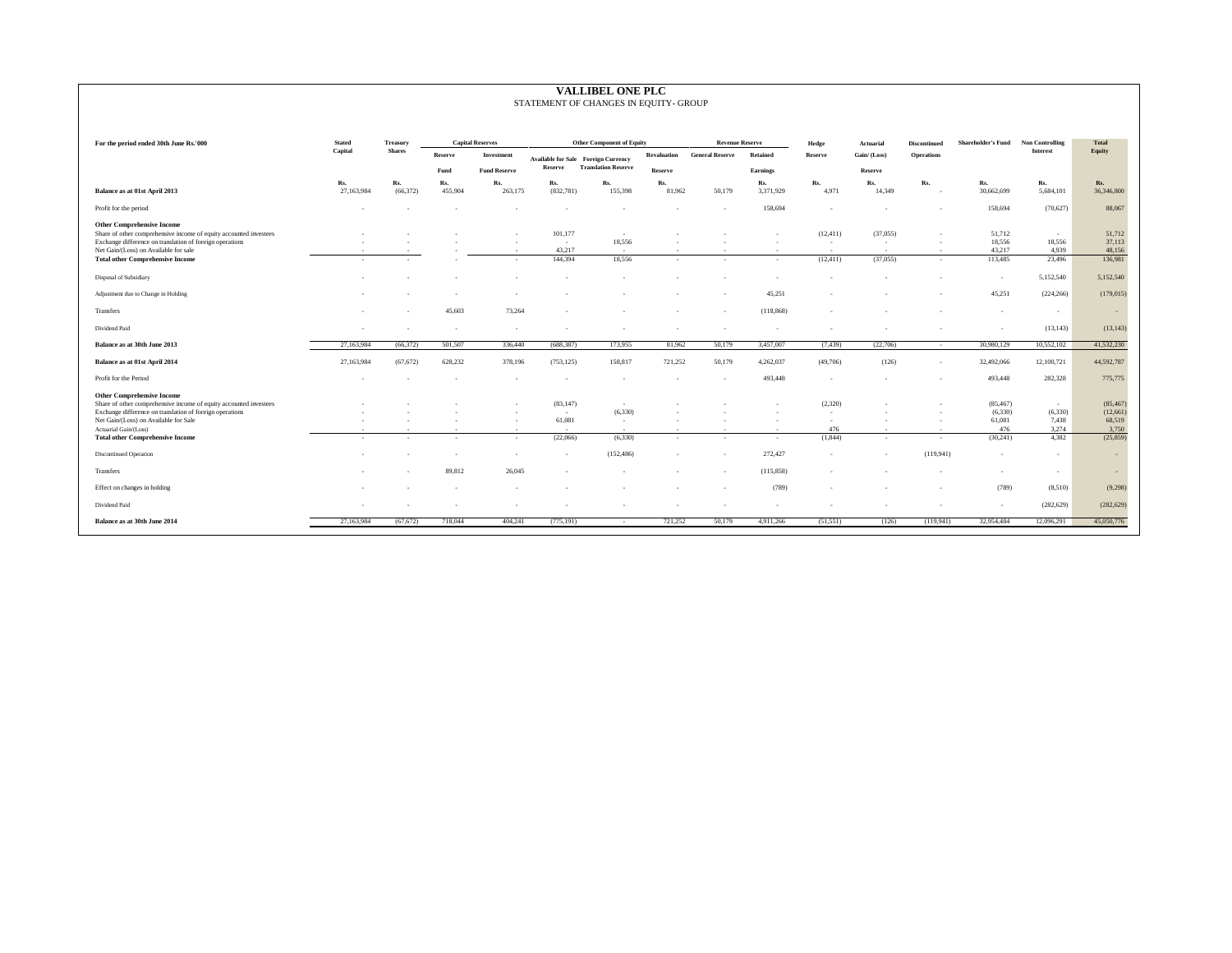|                                                                      | Company                      |                              | Group                        |                              |
|----------------------------------------------------------------------|------------------------------|------------------------------|------------------------------|------------------------------|
| For the period ended                                                 | 30.06.2014<br><b>Rs.'000</b> | 30.06.2013<br><b>Rs.'000</b> | 30.06.2013<br><b>Rs.'000</b> | 30.06.2013<br><b>Rs.'000</b> |
| <b>CASH FLOWS FROM OPERATING ACTIVITIES</b>                          |                              |                              |                              |                              |
| Net Profit/ (Loss) before Taxation                                   | 500,435                      | 218,898                      | 1,209,314                    | 215,324                      |
| Profit/ (Loss) Before Tax from Discontinued Operations               |                              |                              | (108, 687)                   |                              |
| <b>ADJUSTMENTS FOR</b>                                               |                              |                              |                              |                              |
| Profit / Loss on sale of Property, Plant & equipment                 |                              |                              | (1,952)                      | (2,308)                      |
| Depreciation                                                         | 2,222                        | 2,113                        | 458,098                      | 344,191                      |
| Provision For Fall in Value of Investments                           | 1,079                        | (21,523)                     | (15,216)                     | (20,788)                     |
| Amortization                                                         |                              |                              | 16,364                       | 13,072                       |
| Share of results of equity accounted investees                       |                              | $\overline{\phantom{a}}$     | (221, 391)                   | (109, 618)                   |
| Net gain / (loss) on foreign exchange                                |                              | $\overline{\phantom{a}}$     | (12,661)                     | 37,113                       |
| Provision for impairment of assets                                   |                              | $\overline{\phantom{a}}$     | 365,055                      | 761,685                      |
| Provision For Defined Benefit Plan Costs                             |                              | $\overline{\phantom{a}}$     | 61,647                       | 66,360                       |
| Amortization of Capital Grants                                       |                              | $\overline{\phantom{a}}$     | 3,183                        |                              |
| Profit/ (Loss) from sale of Available for Sale Financial Assets      |                              | $\overline{\phantom{a}}$     |                              | 537                          |
| Profit/(Loss) from sale of FVTP&L<br>Dividend Received               | (15,216)                     | $\overline{\phantom{a}}$     | (23, 122)                    |                              |
| <b>Finance Cost</b>                                                  |                              | 6,633                        | (14,756)<br>293,342          | (2,278)<br>489,246           |
| Finance Income                                                       | (48,005)                     | (88,021)                     | (44, 223)                    | (80, 572)                    |
| <b>Operating Profit/ (Loss) before Working Capital Changes</b>       | 440,515                      | 118,100                      | 1,964,995                    | 1,711,961                    |
|                                                                      |                              |                              |                              |                              |
| (Increase)/Decrease in Loans and Advances                            |                              |                              | (1,321,467)                  | (1,216,715)                  |
| (Increase)/Decrease in Trade & Other Debtors, Deposits & Prepayments | (306, 496)                   | (86)                         | 207,313                      | (81,151)                     |
| (Increase)/Decrease in Other Financial Assets                        |                              |                              | 2,132,513                    | (3,048,990)                  |
| (Increase)/Decrease in Lease Rental Receivable                       |                              |                              | (623, 220)                   | (628, 912)                   |
| (Increase)/Decrease in Other Non Financial Assets                    |                              | $\overline{\phantom{a}}$     | 237,598                      | 151,694                      |
| Increase/(Decrease) in Due to Banks                                  |                              | $\overline{\phantom{a}}$     | 1,305,585                    | 583,206                      |
| Increase/(Decrease) in Due to Customers                              |                              | $\overline{\phantom{a}}$     | 1,058,490                    | 2,533,183                    |
| Increase/(Decrease) in Trade & Other Payables                        |                              | $\overline{\phantom{a}}$     | 137,629                      | (264, 408)                   |
| (Increase)/Decrease in Other Non Financial Liabilities               |                              | $\overline{\phantom{a}}$     | (10, 487)                    | (104, 501)                   |
| (Increase)/Decrease in Inventories                                   |                              |                              | (528, 188)                   | (389, 192)                   |
| Increase/(Decrease) in Amounts Due to Related Companies              | (5,450)                      | (13,310)                     | (73, 771)                    | 359                          |
| Increase/(Decrease) in Amounts Due from Related Companies            |                              |                              | (72, 654)                    | 12,942                       |
| <b>Cash Generated from Operations</b>                                | 128,569                      | 104,704                      | 4,414,336                    | (740, 524)                   |
| Retirement Benefits Liabilities paid                                 |                              |                              | (31,946)                     | (20,048)                     |
| <b>Interest Received</b>                                             | 7,029                        | 16,001                       | 44,223                       | 16,016                       |
| <b>Finance Cost Paid</b>                                             |                              |                              | (293, 342)                   | (322, 784)                   |
| <b>Taxes Paid - Continuing Operations</b>                            | (383)                        | (11, 827)                    | (211,073)                    | (200, 022)                   |
| Net Cash from/(Used in) Operating Activities                         | 135,215                      | 108,878                      | 3,922,197                    | (1,267,362)                  |
|                                                                      |                              |                              |                              |                              |
| <b>CASH FLOWS FROM INVESTING ACTIVITIES</b>                          |                              |                              |                              |                              |
| Purchase of Property, Plant & Equipment                              | (1,190)                      | (1,032)                      | (592, 578)                   | (367, 166)                   |
| Proceeds from Sale of Property, Plant & Equipment                    |                              |                              | 4,442                        | 4,006                        |
| <b>Acquisition of Intangible Assets</b>                              |                              |                              | (17, 167)                    | (12, 417)                    |
| Proceeds of Fair Value through Profit and Loss Financial Assets      | 41,124                       |                              | 164,389                      | 351,802                      |
| Purchase of Fair Value through Profit and Loss Financial Assets      | (36, 136)                    | (120, 735)                   |                              |                              |
| <b>Acquisition of Subsidiary</b>                                     |                              |                              |                              | (3,612,220)                  |
| Purchase of AFS                                                      | (6,036)                      |                              | 171,159                      | (58, 886)                    |
| <b>Proceed From Short Term Investment</b>                            | (163, 446)                   | 27,099                       | (163, 446)                   |                              |
| Dividend Received                                                    |                              |                              | 183,894                      | 2,278                        |
| <b>Net Cash used in Investing Activities</b>                         | (165, 683)                   | (94, 668)                    | (249, 306)                   | (3,677,297)                  |
| <b>CASH FLOWS FROM FINANCING ACTIVITIES</b>                          |                              |                              |                              |                              |
| Principal Payment under Finance Lease Liability                      |                              |                              | (3,783)                      | (4,806)                      |
| Proceeds from Interest Bearing Loans & Borrowings                    |                              |                              | 4,062,556                    | 7,226,871                    |
| Increase in Interest in Subsidiary                                   |                              |                              | (9,304)                      | (179, 015)                   |
| Repayment of Interest Bearing Loans & Borrowings                     |                              |                              | (3,495,340)                  | (2,140,982)                  |
| <b>Capital Grant Received</b>                                        |                              |                              |                              | 6,313                        |
| Dividend Paid                                                        |                              | (672)                        | (55, 469)                    | (18,995)                     |
| <b>Net Cash from Financing Activities</b>                            |                              | (672)                        | 498,660                      | 4,889,386                    |
| Net Increase / (Decrease) in Cash & Cash Equivalents                 | (30, 468)                    | 13,538                       | 4,171,551                    | (55,273)                     |
| Cash and Cash Equivalents at the beginning of the Period             | 28,930                       | (397)                        | (241,160)                    | 2,139,975                    |
|                                                                      |                              |                              |                              |                              |
| Cash and Cash Equivalents at the end of the Period                   | (1,537)                      | 13,141                       | 3,930,390                    | 2,084,702                    |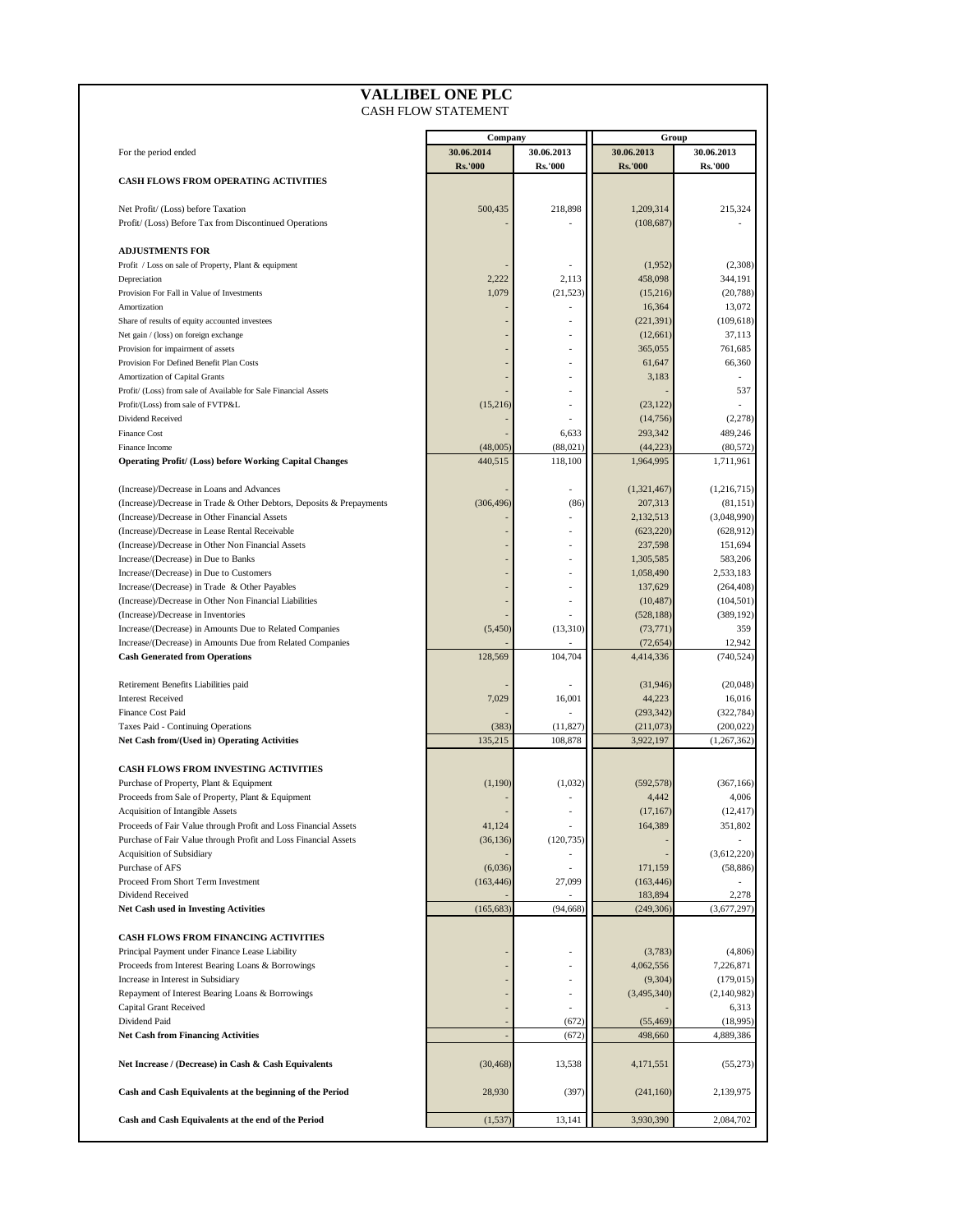#### **Subsidiary Companies**

 Royal Ceramics Lanka PLC L B Finance PLC Greener Water Ltd Delmege Limited Orit Apparels Lanka (Private) Limited

#### **Associate Companies**

Sampath Bank PLC Waskaduwa Beach Resort PLC

#### **8 Related Party Transactions**

|                                                  | 2014                     | 2013                     |
|--------------------------------------------------|--------------------------|--------------------------|
| For the quarter ended 30th June                  | <b>Rs.'000</b>           | <b>Rs.'000</b>           |
|                                                  |                          |                          |
| <b>Subsidiaries</b>                              |                          |                          |
| Loan Interest Received / (Paid)                  | 454                      | -                        |
| Fixed Deposits (FD) - (Investment) / Withdrawals | $\overline{\phantom{a}}$ | 125,000                  |
| FD Interest Received / (Paid)                    | 21,503                   | 46,499                   |
| <b>Fund Transfers</b>                            | 5,450                    | 9,650                    |
| Dividend received                                | 263,132                  | $\overline{\phantom{a}}$ |
| <b>Associates</b>                                |                          |                          |
| Dividend received                                | 182,746                  | 132,509                  |

**7** The Consolidated Financial Statements of the Company for the quarter ended 30th June 2014 comprise of the Company , its Subsidiaries and Associates. The details of Subsidiaries and Associates are as follows:

#### **Key management personnel (KMP)**

| Directors Remuneration                                    | 1,800      | 1,800    |
|-----------------------------------------------------------|------------|----------|
| Companies controlled / jointly controlled / significantly |            |          |
| Influenced by KMP and their close family members          |            |          |
| Fixed Deposits - (Investment) / Withdrawals               | (163, 446) | (57,901) |
| FD Interest Received / (Paid)                             | 26,053     | 37.334   |
| Dividend Received                                         | 13,608     |          |

 $\text{Repo}$  3,000  $\text{-}$ Equity Investments 6,036 120,735

5 The Interim Financial Statements have been prepared in accordance with the accounting policies set out in the Annual report for the year ended 31st march 2014 and comply with the Sri lanka Accounting Standards (SLFRS/LKAS). These interim Financial Statements should be read in conjunction with the annual financial statements for the year ended 31st March 2014. They also provide the information required by the Colombo stock Exchange and LKAS 34.

**4** The group had no significant contingent liabilities outstanding as at reporting date.

**1** Financial year of the company ends on 31st March.

**2** The above figures are provisional & subject to audit.

**3** Number of fully paid ordinary shares as at 30th June 2014 is 1,086,559,353 (31st March 2014- 1,086,559,353).

**6** Where necessary , Comparative figures have been re-stated to confirm with SLFRS/LKAS

#### **VALLIBEL ONE PLC** NOTES TO THE FINANCIAL STATEMENTS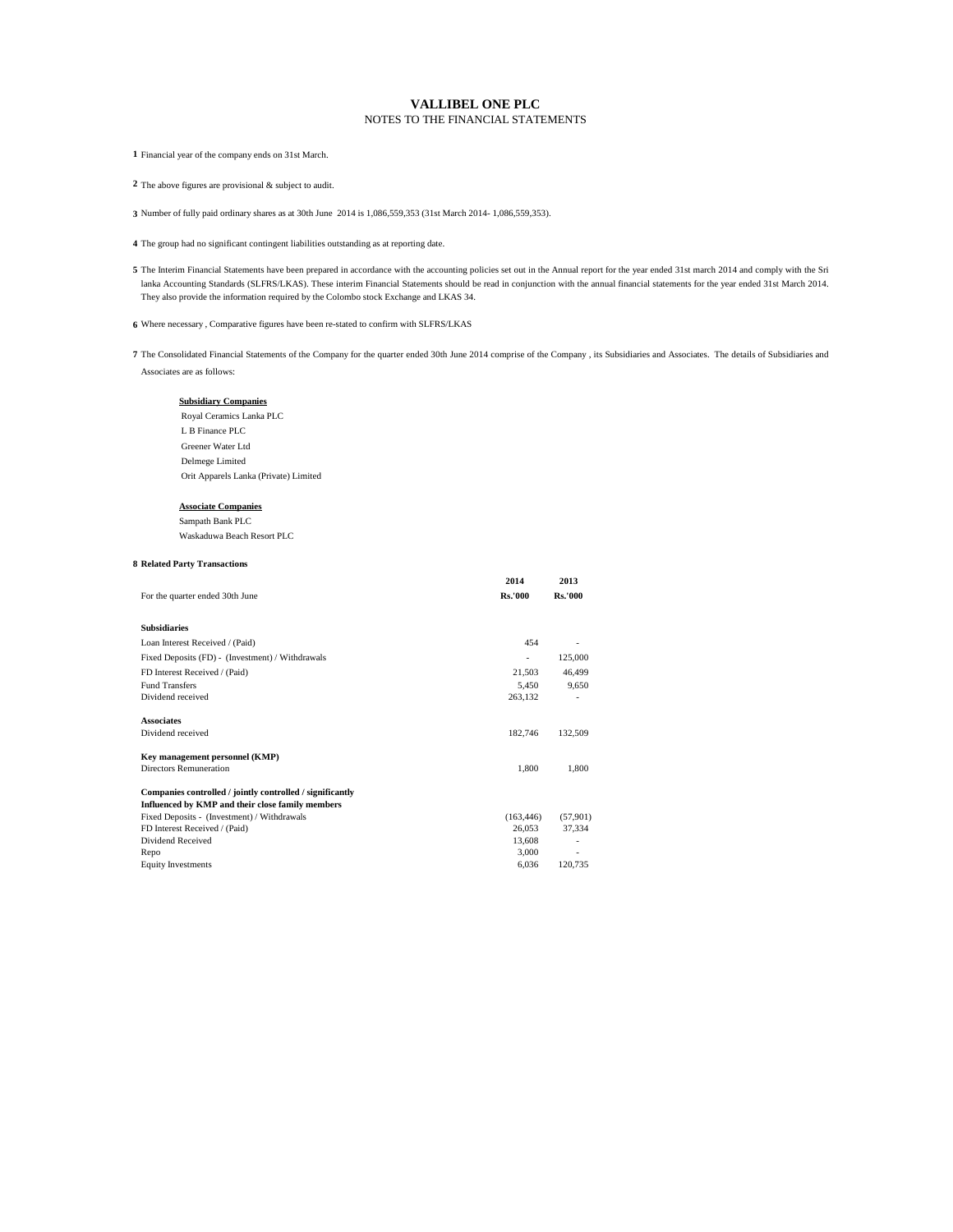#### **9 Discontinued Operation**

#### **The results of Discontinued Operation**

| For the period ended 30 June                        | 2014<br><b>Rs.'000</b> | 2013<br><b>Rs.'000</b> |
|-----------------------------------------------------|------------------------|------------------------|
| Revenue                                             | 1,928,702              | 2,132,909              |
| Cost of sales                                       | (1,881,978)            | (2, 145, 788)          |
| Gross profit                                        | 46,724                 | (12, 879)              |
| Other income                                        | 5,227                  | 87,570                 |
| Administrative expenses                             | (101, 171)             | (101, 868)             |
| <b>Finance Cost</b>                                 | (67, 353)              | (69, 231)              |
| Finance Income                                      | 12,257                 |                        |
| Losses before tax from a discontinued operation     | (104, 317)             | (96, 409)              |
| Income Tax                                          |                        |                        |
| Losses for the period from a discontinued operation | (104, 317)             | (96, 409)              |
| Earning per share from discontinued operation       | (0.10)                 | (0.09)                 |

#### **The net cash flows from/ (used in) discontinued operation**

| For the period ended 30 June | 2014           | 2013           |
|------------------------------|----------------|----------------|
|                              | <b>Rs.'000</b> | <b>Rs.'000</b> |
| Operating                    | 156,602        | (264, 183)     |
| Investing                    | (10, 911)      | (47,063)       |
| Financing                    | (125,987)      | 221,597        |
| Net cash inflow/(outflow)    | 19,705         | (89,650)       |

|                                           | 2014           |
|-------------------------------------------|----------------|
|                                           | <b>Rs.'000</b> |
| <b>Assets</b>                             |                |
| Property plant and equipment              | 1,936,433      |
| <b>Intangible Assets</b>                  | 24,113         |
| Inventories                               | 1,443,310      |
| Trade and other receivable                | 1,410,258      |
| Amount due from related party             | 72,653         |
| Deferred tax assets                       | 20,819         |
| Financial Assets - Fair Value Through P&L | 33,448         |
| Cash and Bank                             | 613,380        |
|                                           | 5,554,414      |
|                                           |                |

| <b>Liabilities</b>                                    |             |
|-------------------------------------------------------|-------------|
| Non controlling interest                              | 87,345      |
| <b>Interest Bearing Loans and Borrowings</b>          | (3,132,621) |
| Retirement benefit obligation                         | (123, 615)  |
| Trade and other payable                               | (768, 495)  |
| Amount due to related party                           | (17, 831)   |
| Bank overdraft                                        | (213,400)   |
|                                                       | (4,168,617) |
| Net assets directly associated with disposal group    | 1,385,797   |
| <b>Revaluation reserve</b>                            | 150,851     |
| <b>Foreign Currency Translation Reserve</b>           | 332,999     |
| <b>Retained Earning</b>                               | 413,620     |
| Reserve of disposal group classified as held for sale | 897,471     |

The major classes of assets and liabilities of Orit Apparels Lanka (Private) Limited classified as held for sale as at 30 June 2014 are as follows

#### VALLIBEL ONE PLC NOTES TO THE FINANCIAL STATEMENTS

**10** No other circumstances have arisen since the reporting date, which would require adjustments to or disclosure in the Financial Statements.

On the 11th August 2014 the company has disposed its 50% stake of Orit Apparels Lanka (Private) Limited at a price equivalent to USD 0.309 per share, recording capital gain of Rs.137,966,179.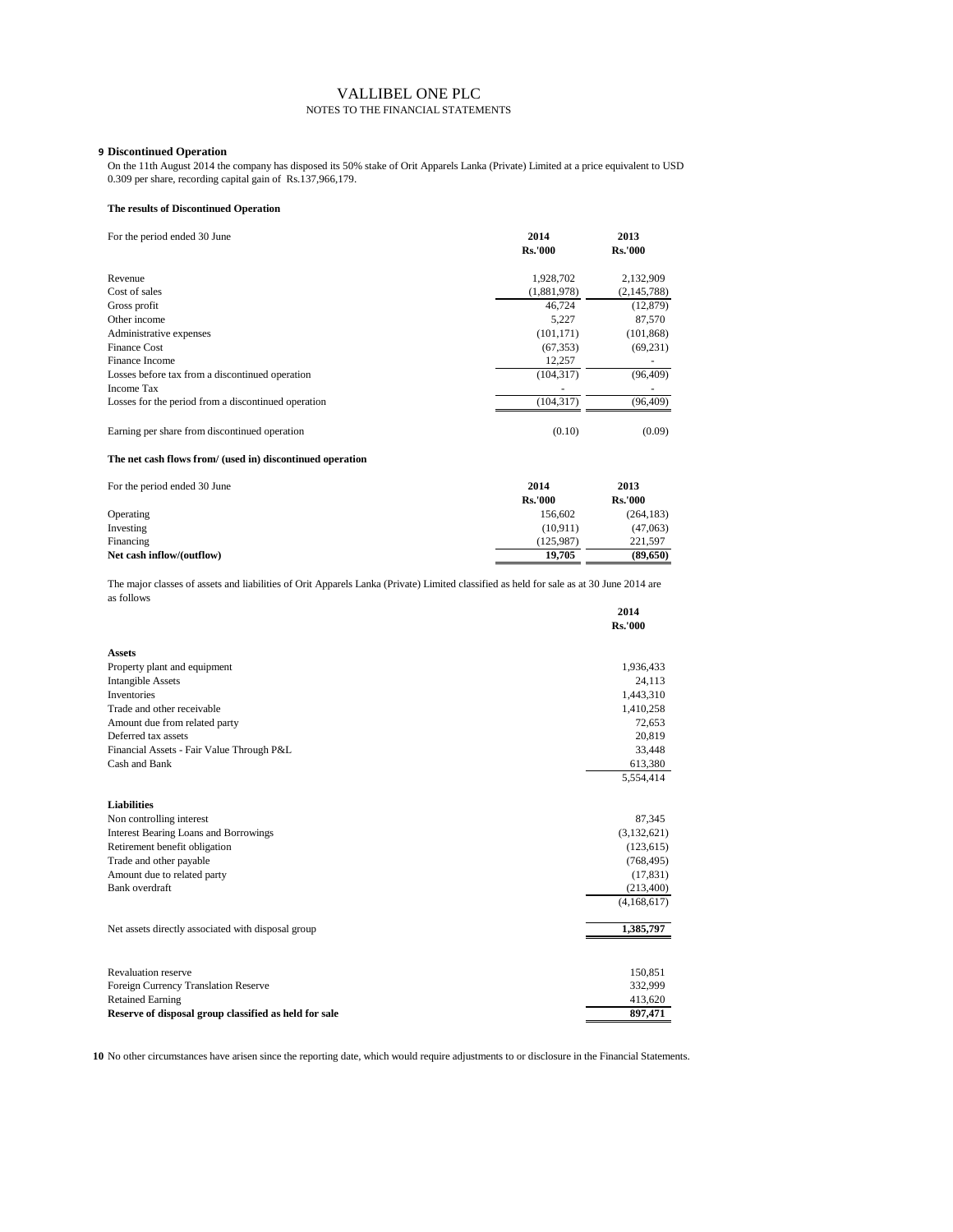# **VALLIBEL ONE PLC**

| <b>11 Operating Segment information</b><br>For the period ended 30th June                 | <b>Investment</b>                 |                          | <b>Tiles</b>             |                          | <b>Sanitary wear</b> |                          | <b>Plantation</b>        |                          | <b>Bank &amp; Finance</b> |                          | Leisure                  |                |
|-------------------------------------------------------------------------------------------|-----------------------------------|--------------------------|--------------------------|--------------------------|----------------------|--------------------------|--------------------------|--------------------------|---------------------------|--------------------------|--------------------------|----------------|
| <b>Rs'000</b>                                                                             | 2014                              | 2013                     | 2014                     | 2013                     | 2014                 | 2013                     | 2014                     | 2013                     | 2014                      | 2013                     | 2014                     | 2013           |
| Revenue                                                                                   | $\overline{\phantom{a}}$          | $\overline{\phantom{a}}$ | 3,026,427                | 2,132,091                | 227,404              | 150,981                  | 511,797                  | 254,083                  | 3,505,515                 | 3,161,523                | $\sim$                   | $\overline{a}$ |
| Cost of Sales                                                                             | $\overline{\phantom{0}}$          | $\overline{\phantom{a}}$ | (1, 911, 728)            | (1,452,577)              | (148, 250)           | (99, 185)                | (465, 047)               | (297, 136)               | (1,576,015)               | (1,735,408)              |                          | $\sim$         |
| Gross Profit/ (Loss)                                                                      | $\overline{\phantom{0}}$          | $\overline{\phantom{a}}$ | 1,114,698                | 679,514                  | 79,154               | 51,795                   | 46,750                   | (43,053)                 | 1,929,500                 | 1,426,115                | $\sim$                   | $\sim$         |
| Dividend income                                                                           | 14,756                            | 909                      | $\overline{\phantom{a}}$ | $\overline{\phantom{a}}$ |                      | $\overline{\phantom{0}}$ |                          |                          | $\overline{\phantom{a}}$  | 279                      | $\overline{a}$           | $\sim$         |
| Other income $&$ gains                                                                    | $\overline{\phantom{0}}$          | $\overline{\phantom{a}}$ | 16,009                   | 3,539                    | 54                   | $\overline{\phantom{a}}$ | 12,859                   | 23,043                   | 33,082                    | 42,941                   | $\overline{\phantom{0}}$ | $\sim$         |
| <b>Administrative Expenses</b>                                                            | (17, 617)                         | (17, 479)                | (249, 953)               | (182, 467)               | (4, 100)             | (3, 156)                 | (22, 739)                | (19, 952)                | (436, 437)                | (381, 017)               | (3, 122)                 | (6, 595)       |
| <b>Distribution Expenses</b>                                                              | $\sim$                            | $\overline{\phantom{a}}$ | (491, 221)               | (341, 554)               | (5, 792)             | (10, 865)                | $\overline{\phantom{a}}$ | $\overline{\phantom{a}}$ | $\overline{\phantom{0}}$  | $\overline{\phantom{0}}$ | $\sim$                   | $\sim$         |
| <b>Other Operating Expenses</b>                                                           | $\overline{\phantom{0}}$          | $\overline{\phantom{a}}$ | (6, 293)                 | (6, 293)                 | $\sim$               | $\overline{\phantom{0}}$ | $\overline{\phantom{a}}$ | $\overline{a}$           | (661, 356)                | (636, 682)               | $\sim$                   | (25)           |
| Finance Cost                                                                              | (1,079)                           | (6, 633)                 | (145, 583)               | (290, 567)               | (13, 273)            | (9, 367)                 | (11, 309)                | (9, 359)                 | $\overline{\phantom{a}}$  | $\overline{\phantom{a}}$ | (12)                     | (8)            |
| Finance Income                                                                            | 41,269                            | 58,170                   | 4,466                    | 43,176                   | $\sim$               | $\overline{\phantom{a}}$ | $\sim$                   | $\overline{\phantom{a}}$ |                           |                          | 20                       | 15             |
| Provision for fall in value of Investments                                                | $\overline{a}$                    | $\overline{\phantom{a}}$ | $\overline{\phantom{a}}$ |                          |                      |                          | $\overline{\phantom{a}}$ | $\overline{\phantom{a}}$ | (131, 774)                | (72, 349)                | $\overline{a}$           | $\sim$         |
| Share of results of equity accounted investees                                            |                                   |                          |                          |                          |                      |                          | $\overline{\phantom{a}}$ | $\overline{\phantom{a}}$ | 230,980                   | 109,976                  | (9,588)                  | (358)          |
| <b>Profit Before Value Added Tax</b>                                                      | 37,330                            | 34,967                   | 242,123                  | (94, 652)                | 56,042               | 28,408                   | 25,561                   | (49, 321)                | 963,995                   | 489,263                  | (12, 702)                | (6,970)        |
| Value Added Tax on Financial Services                                                     |                                   |                          |                          |                          |                      |                          |                          |                          | (59, 595)                 | (25,064)                 | $\overline{\phantom{0}}$ | $\sim$         |
| Profit / (loos) Before Tax                                                                | 37,330                            | 34,967                   | 242,123                  | (94, 652)                | 56,042               | 28,408                   | 25,561                   | (49, 321)                | 904,401                   | 464,198                  | (12,702)                 | (6,970)        |
| Income Tax Expense                                                                        | (11,909)                          | (19, 558)                | (43, 291)                | 5,125                    | $\sim$               | (2,684)                  | (6,621)                  | (1, 379)                 | (252, 920)                | (113, 534)               | (2)                      | (4)            |
| Profit/(loss) after tax for the year from discontinued operations                         |                                   | $\overline{\phantom{a}}$ | $\overline{\phantom{a}}$ | $\overline{\phantom{a}}$ |                      | $\overline{\phantom{a}}$ | $\overline{\phantom{a}}$ | $\overline{\phantom{a}}$ | $\overline{\phantom{a}}$  | $\overline{\phantom{0}}$ | $\sim$                   | $\sim$         |
| Profit / (Loss) for the period                                                            | 25,421                            | 15,409                   | 198,832                  | (89, 527)                | 56,042               | 25,724                   | 18,940                   | (50, 700)                | 651,481                   | 350,665                  | (12,705)                 | (6, 975)       |
|                                                                                           |                                   |                          |                          |                          |                      |                          |                          |                          |                           |                          |                          |                |
| <b>12 Segment Assets and Liabilities</b>                                                  |                                   |                          |                          |                          |                      |                          |                          |                          |                           |                          |                          |                |
| <b>Total Assets</b>                                                                       | 9,571,594                         | 9,763,494                | 27,800,622               | 25,362,767               | 3,144,538            | 2,558,866                | 2,827,312                | 2,602,236                | 67,782,687                | 62,046,143               | 403,072                  | 385,210        |
| <b>Total Liabilities</b>                                                                  | 67,618                            | 283,057                  | 14,420,737               | 13,338,566               | 730,076              | 457,501                  | 1,680,247                | 1,268,618                | 54,348,645                | 49,796,710               | 10,292                   | 10,309         |
| <b>13 Other Segment Information</b><br>Total cost incurred during the period to acquire   | 1,190                             | 1,032                    | 383,753                  | 110,401                  | 83,980               | 7,913                    | 73,232                   | 24,211                   | 92,624                    | 59,355                   | 1,167                    | 6,575          |
| Property, Plant & Equipment<br>Depreciation<br>provision for retirement benefit Liability | 2,222<br>$\overline{\phantom{0}}$ | 2,113<br>$\sim$          | 221,996<br>11,519        | 165,628<br>16,825        | 25,227<br>310        | 17,042<br>1,606          | 28,415<br>21,704         | 20,584<br>18,374         | 81,847<br>4,666           | 72,769<br>10,922         | $\overline{7}$<br>75     | $\overline{7}$ |
|                                                                                           |                                   |                          |                          |                          |                      |                          |                          |                          |                           |                          |                          |                |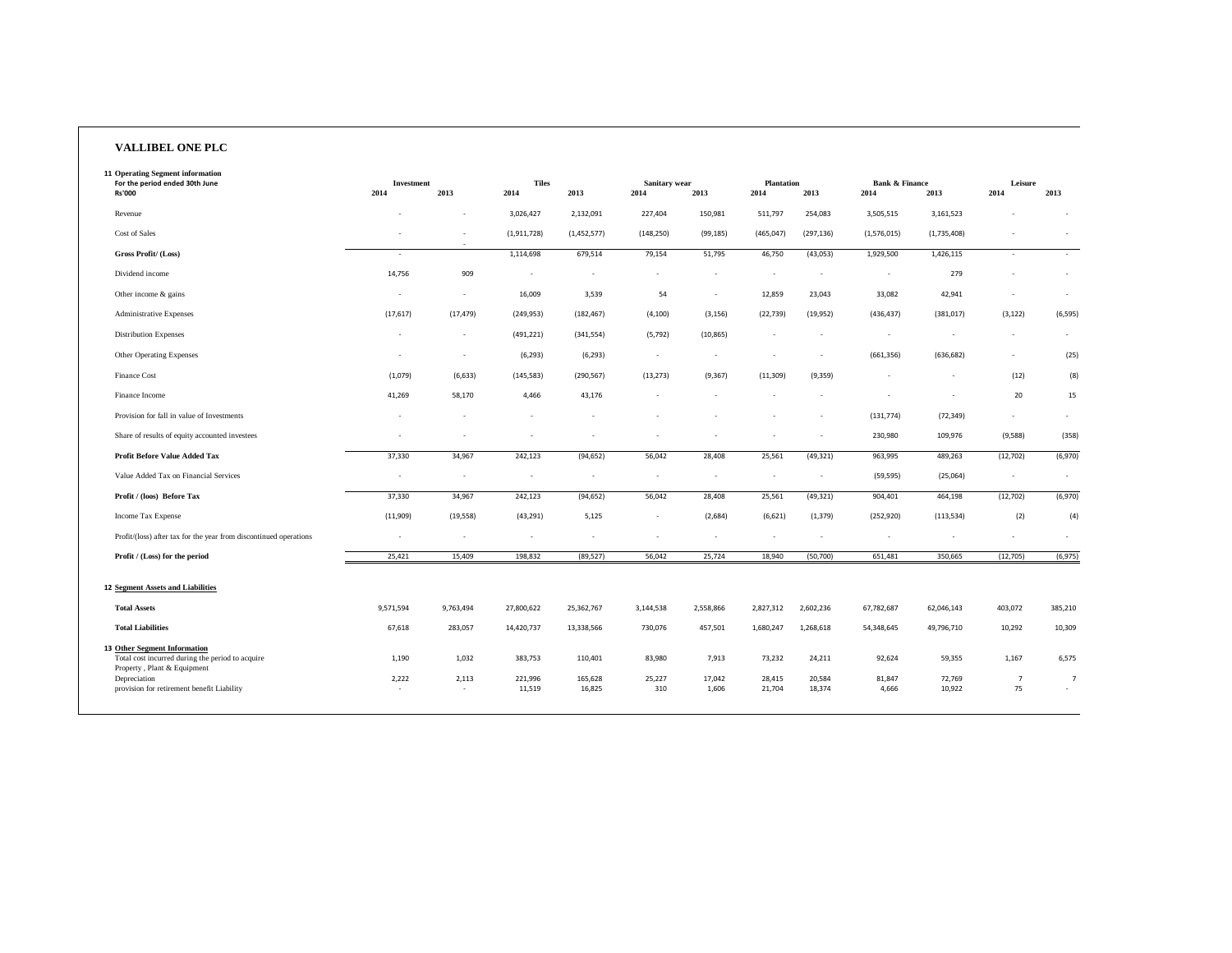| <b>VALLIBEL ONE PLC</b>                                                                                                                |                         |                          |                          |                          |                           |               |                          |                          |                  |                          |                    |                    |
|----------------------------------------------------------------------------------------------------------------------------------------|-------------------------|--------------------------|--------------------------|--------------------------|---------------------------|---------------|--------------------------|--------------------------|------------------|--------------------------|--------------------|--------------------|
| <b>11 Operating Segment information</b><br>For the period ended 30th June<br><b>Rs'000</b>                                             | <b>Consumer</b><br>2014 | 2013                     | Life style<br>2014       | 2013                     | <b>Heath care</b><br>2014 | 2013          | <b>Apparel</b><br>2014   | 2013                     | Other<br>2014    | 2013                     | Group<br>2014      | 2013               |
| Revenue                                                                                                                                | 800,463                 | 438,282                  | 311,061                  | 300,933                  | 22,957                    | 74,955        | $\overline{\phantom{a}}$ | 2,132,909                | 1,049,945        | 683,112                  | 9,455,569          | 9,328,869          |
| Cost of Sales                                                                                                                          | (657, 967)              | (347, 854)               | (234, 967)               | (221, 656)               | (20, 044)                 | (71, 499)     | $\sim$                   | (2, 145, 788)            | (844, 910)       | (552, 165)               | (5,858,930)        | (6,923,270)        |
| Gross Profit/ (Loss)                                                                                                                   | 142,496                 | 90,427                   | 76,094                   | 79,278                   | 2,913                     | 3,456         | $\sim$                   | (12, 879)                | 205,035          | 130,947                  | 3,596,640          | 2,405,600          |
| Dividend income                                                                                                                        | $\sim$                  | $\overline{\phantom{a}}$ | $\overline{\phantom{a}}$ | $\overline{\phantom{0}}$ | $-$                       | $\sim$        | $\overline{\phantom{a}}$ | $\overline{\phantom{a}}$ | $\overline{a}$   | $\overline{\phantom{a}}$ | 14,756             | 1,188              |
| Other income $&$ gains                                                                                                                 | 288                     | 127                      | 6,937                    | 4,380                    | $-$                       | 2,189         | $\overline{\phantom{a}}$ | 87,570                   | 16,952           | 18,357                   | 86,182             | 182,147            |
| <b>Administrative Expenses</b>                                                                                                         | (29, 844)               | (30, 136)                | (33, 575)                | (35, 862)                | (4, 749)                  | (10, 316)     | $\overline{\phantom{a}}$ | $\overline{\phantom{a}}$ | (126, 076)       | (73, 711)                | (928, 214)         | (760, 689)         |
| <b>Distribution Expenses</b>                                                                                                           | (94, 283)               | (63, 694)                | (22, 363)                | (27, 406)                | (162)                     | (1, 197)      | $\overline{\phantom{a}}$ | $\overline{\phantom{a}}$ | (74, 700)        | (47, 297)                | (688, 520)         | (492, 014)         |
| <b>Other Operating Expenses</b>                                                                                                        | $\sim$                  | 420                      | $\overline{a}$           |                          | $-$                       | (747)         | $\overline{a}$           | (101, 868)               | $\overline{a}$   | (31)                     | (667, 649)         | (745, 228)         |
| Finance Cost                                                                                                                           | (56,076)                | (50, 953)                | (16, 948)                | (18,940)                 | (5,766)                   | (374)         | $\sim$                   | (69, 231)                | (43, 297)        | (33, 813)                | (293, 342)         | (489, 246)         |
| Finance Income                                                                                                                         | 2,462                   | $\sim$                   | 1,724                    | $\overline{\phantom{0}}$ | 641                       | $\sim$        | $\overline{\phantom{a}}$ | $\sim$                   | 8,857            | $\sim$                   | 59,439             | 101,360            |
| Provision for fall in value of Investments                                                                                             | $\sim$                  | $\overline{\phantom{0}}$ | $\overline{\phantom{a}}$ | $\overline{\phantom{0}}$ | $\sim$                    | $\sim$        | $\overline{\phantom{a}}$ | $\sim$                   | $\overline{a}$   | $\sim$                   | (131, 774)         | (72, 349)          |
| Share of results of equity accounted investees                                                                                         |                         |                          |                          |                          |                           |               | $\overline{\phantom{a}}$ |                          |                  | $\sim$                   | 221,391            | 109,618            |
| <b>Profit Before Value Added Tax</b>                                                                                                   | (34, 958)               | (53,809)                 | 11,868                   | 1,450                    | (7, 122)                  | (6,990)       | $\overline{a}$           | (96, 409)                | (13, 229)        | (5, 548)                 | 1,268,908          | 240,388            |
| Value Added Tax on Financial Services                                                                                                  | $-$                     | $\overline{a}$           | $\overline{\phantom{a}}$ | $\overline{\phantom{0}}$ | $-$                       | $\sim$        | $\overline{\phantom{a}}$ | $\overline{a}$           | $\overline{a}$   | $\sim$                   | (59, 595)          | (25,064)           |
| Profit / (loos) Before Tax                                                                                                             | (34, 958)               | (53,809)                 | 11,868                   | 1,450                    | (7, 122)                  | (6,990)       | $\sim$                   | (96, 409)                | (13, 229)        | (5, 548)                 | 1,209,314          | 215,324            |
| Income Tax Expense                                                                                                                     | $\sim$                  | $\overline{\phantom{0}}$ | (200)                    | (130)                    | $-$                       | $\sim$        | $\overline{\phantom{a}}$ | $\overline{\phantom{a}}$ | (9,908)          | 4,907                    | (324, 851)         | (127, 256)         |
| Profit/(loss) after tax for the year from discontinued operations                                                                      |                         |                          | $\overline{\phantom{a}}$ | $\sim$                   | $\overline{\phantom{a}}$  | $\sim$        | (108, 687)               | $\overline{\phantom{a}}$ | $\overline{a}$   | $\overline{a}$           | (108, 687)         | $\sim$             |
| Profit / (Loss) for the period                                                                                                         | (34, 958)               | (53,809)                 | 11,668                   | 1,320                    | (7, 122)                  | (6,990)       | (108, 687)               | (96, 409)                | (23, 137)        | (641)                    | 775,775            | 88,067             |
| <b>12 Segment Assets and Liabilities</b>                                                                                               |                         |                          |                          |                          |                           |               |                          |                          |                  |                          |                    |                    |
| <b>Total Assets</b>                                                                                                                    | 1,929,435               | 1,524,293                | 944,198                  | 895,465                  | 102,036                   | 112,698       | 5,532,564                | 5,780,648                | 6,414,509        | 5,042,279                | 126,452,566        | 116,074,100        |
| <b>Total Liabilities</b>                                                                                                               | 2,330,273               | 1,537,354                | 588,461                  | 514,923                  | 61,389                    | 37,542        | 4,255,962                | 4,262,334                | 2,908,090        | 2,621,854                | 81,401,791         | 74,128,768         |
| <b>13 Other Segment Information</b><br>Total cost incurred during the period to acquire<br>Property, Plant & Equipment<br>Depreciation | 583<br>711              | 267<br>833               | 495<br>2,901             | 3,058<br>2,322           | $\sim$<br>540             | $\sim$<br>681 | 10,911<br>71,894         | 43,002<br>53,638         | 24,684<br>32,019 | 3,928<br>21,089          | 672,617<br>467,779 | 259,742<br>356,706 |
| provision for retirement benefit Liability                                                                                             | 1,147                   | 525                      | 903                      | 822                      | 85                        | 285           | 4,409                    | 12,820                   | 3,879            | 12,352                   | 48,696             | 74,531             |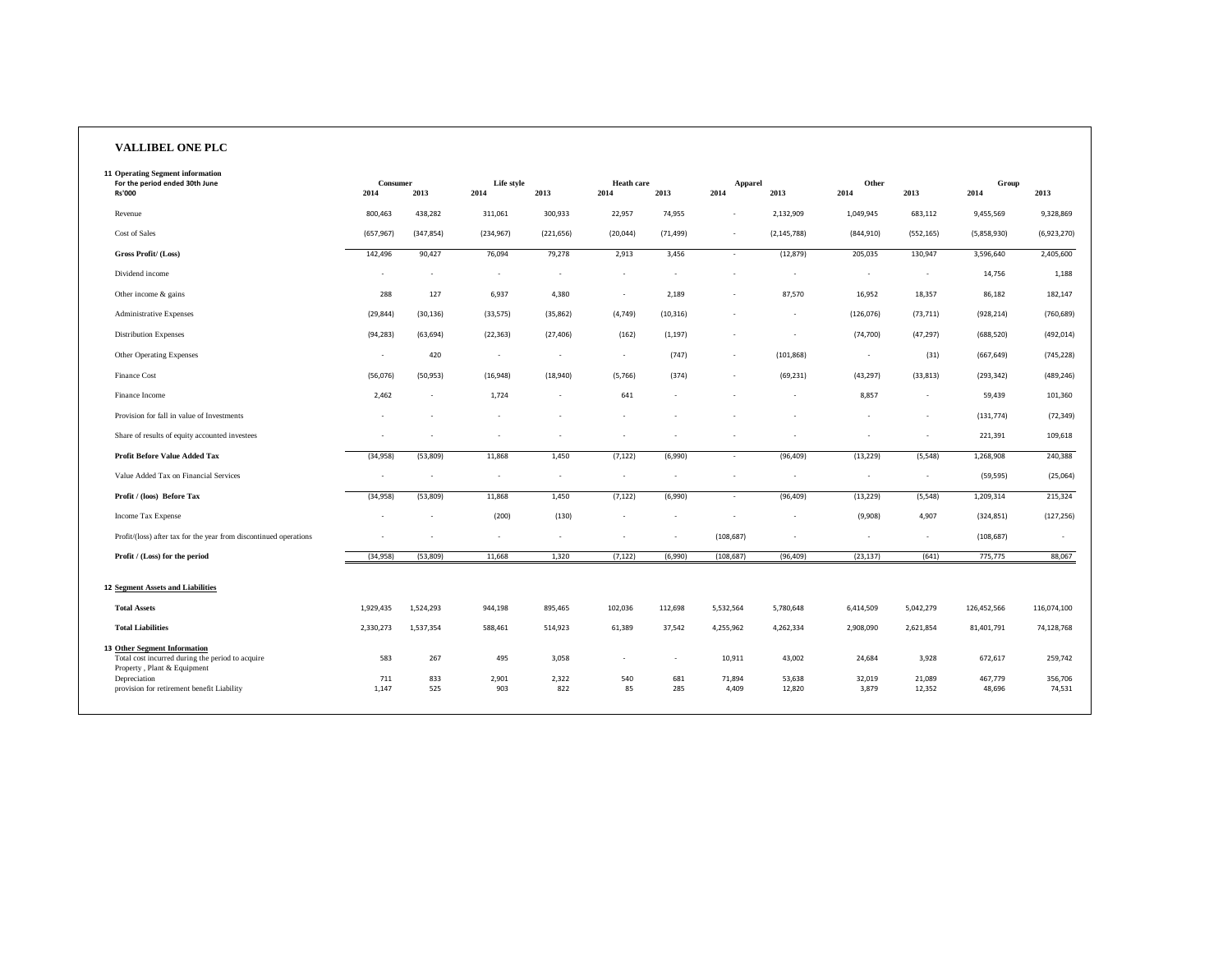# **1 Market prices of the shares for quarter ended 30th June**

|         | 2014  | 2013  |
|---------|-------|-------|
|         | Rs.   | Rs.   |
| Highest | 21.20 | 22.40 |
| Lowest  | 16.70 | 15.50 |
| Closing | 20.80 | 18.20 |

# **2 Directors Shareholding**

| <b>Name</b>                                               | No of shares<br>as at 30th<br><b>June 2014</b> | No of shares<br>as at 30th<br><b>June 2013</b> |
|-----------------------------------------------------------|------------------------------------------------|------------------------------------------------|
| Mr. K D D Perera                                          | 689,726,471                                    | 689,726,471                                    |
| Mr. W D N H Perera                                        | Nil                                            | <b>Nil</b>                                     |
| Mr. S H Amarasekera - Shares held in the following manner |                                                |                                                |
| Pan Asia Banking Corporation PLC / Mr. S H Amarasekara    | 1,000,000                                      | 1,000,000                                      |
| Mr. J A S S Adhihetty                                     | 100,000                                        | 100,000                                        |
| Ms. K Fernando                                            | 800,000                                        | 800,000                                        |
| Mr. R N Asirwatham                                        | 800                                            | 800                                            |

#### **3 Twenty Major Shareholders as at 30th June 2014.**

|              |                                                                          | No of         | $(\%)$  |
|--------------|--------------------------------------------------------------------------|---------------|---------|
|              |                                                                          | <b>Shares</b> |         |
| $\mathbf{1}$ | Mr. K D D Perera                                                         | 689,726,471   | 63.478  |
| $\mathbf{2}$ | <b>Employees Provident Fund</b>                                          | 93,458,865    | 8.601   |
| 3            | Vallibel Investments (Private) Limited                                   | 91,966,451    | 8.464   |
| 4            | Vallibel Leisure (Private) Limited                                       | 91,929,063    | 8.461   |
| 5            | Bank of Ceylon A/c Ceybank Unit Trust                                    | 7,374,771     | 0.679   |
| 6            | Mercantile Investments and Finance PLC                                   | 5,176,000     | 0.476   |
| 7            | Rosewood (Pvt) Limited-Account No.2                                      | 4,303,300     | 0.396   |
| 8            | Mellon Bank N. A. - UPS Group Trust                                      | 2,800,000     | 0.258   |
| 9            | Merrill J Fernando & Sons (Pvt) Limited                                  | 2,299,000     | 0.212   |
| 10           | Seylan Bank PLC / Mailvahanam Sritharan                                  | 2,120,101     | 0.195   |
| 11           | Mr. A N Esufally                                                         | 2,090,000     | 0.192   |
| 12           | Standard Chartered Bank Singapore S/A HL Bank Singapore<br><b>Branch</b> | 2,090,000     | 0.192   |
| 13           | Mr. H R S Wijeratne                                                      | 2,069,000     | 0.190   |
| 14           | <b>Employees Trust Fund Board</b>                                        | 2,024,600     | 0.186   |
| 15           | Mr. A M Weerasinghe                                                      | 2,000,000     | 0.184   |
| 16           | Wickramaratnes (Pvt) Limited                                             | 1,865,000     | 0.172   |
| 17           | Prof M.T.A Furkhan                                                       | 1,672,000     | 0.154   |
| 18           | First Capital Markets Ltd / Mr. S N Kumar                                | 1,600,000     | 0.147   |
| 19           | Mr A Sithampalam                                                         | 1,567,000     | 0.144   |
| 20           | Mr H A Pieris                                                            | 1,491,843     | 0.137   |
|              |                                                                          | 1,009,623,465 | 92.919  |
|              | Others                                                                   | 76,935,888    | 7.081   |
|              | Total                                                                    | 1,086,559,353 | 100.000 |

# **VALLIBEL ONE PLC** SHARE INFORMATION